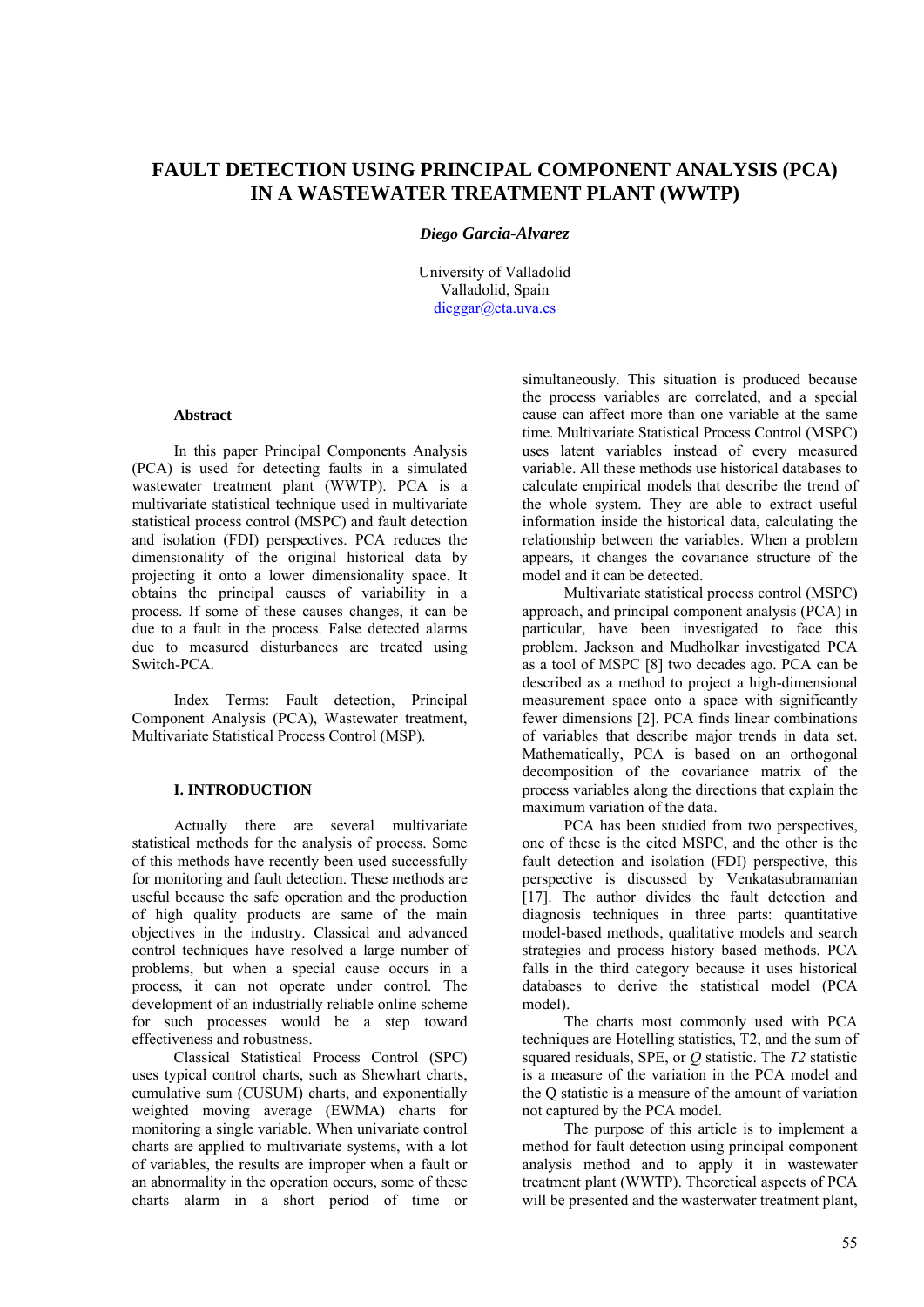the considered faults and the results obtained will be explained and discussed.

There are several groups work in fault detection in waste-water treatment plants using PCA [14] or using another fault detection approaches [5].

#### **II. PRINCIPAL COMPONENT ANALYSIS**

Principal component analysis (PCA) is a vector space transformation often used to transform multivariable space into a subspace which preserves maximum variance of the original space in minimum number of dimensions. The measured process variables are usually correlated to each other. PCA can be defined as a linear transformation of the original correlated data into a new set of uncorrelated data, so that, PCA is a good technique to transform the set of original process variables in a new set of uncorrelated variables that explain the trend of the process.

Consider a data matrix  $X \in R^{n \times m}$  containing *n* samples of *m* process variables collected under normal operation. This matrix must be normalized to zero mean and unit variance with the scale parameter vectors *x* and *s* as the mean and variance vectors respectively. Next step to calculate PCA is to construct the covariance matrix *R :*

$$
R = \frac{1}{n-1} X^t X \tag{1}
$$

and performing the SVD decomposition on *R* :

$$
R = V\Lambda V^T, \qquad (2)
$$

where  $\Lambda$  is a diagonal matrix that contains in its diagonal the eigenvalues of *R* sorted in decreasing order ( $\lambda_1 \geq \lambda_2 \geq \ldots \geq \lambda_m \geq 0$ ). Columns of matrix  $V$  are the eigenvectors of  $R$ . The transformation matrix  $P \in R^{m \times n}$  is generated choosing *a* eigenvectors or columns of  $V$  corresponding to  $a$ principal eigenvalues. Matrix *P* transforms the space of the measured variables into the reduced dimension space.

$$
T = XP \tag{3}
$$

Columns of matrix *P* are called *loadings* and elements of *T* are called *scores.* Scores are the values of the original measured variables that have been transformed into the reduced dimension space.

Operating in equation (3), the scores can be transformed into the original space.

$$
\hat{X} = T P^T \tag{4}
$$

The residual matrix *E* is calculated as:

$$
E = X - \hat{X} \tag{5}
$$

Finally the original data space can be calculated as:

$$
X = TP^T + E \tag{6}
$$

It is very important to choose the number of principal components  $a$ , because  $TP<sup>T</sup>$  represents the principal sources of variability in the process and *E*

represents the variability corresponding to process noise. There are several proposed procedures for determining the number of components to be retained in a PCA model as [7, 18]:

a) The SCREE procedure [7]. It is a graphical method in which one constructs a plot of the eigenvalues in descending order and looks for the *knee* in the curve. The number of selected components are the components between the high component and the *knee.* An example of this graph is shown in fig. 2.

b) Cumulative Percent Variance (CPV) approach [18]. It is a measure of the percent variance  $\angle$ *(CPV* $(a) \ge 90\%$ ) captured by the first *a* principal components is adopted:

$$
CPV(a) = \frac{\sum_{i=1}^{a} \lambda_i}{trace(R)} 100 \tag{7}
$$

c) Cross validation.

# *A. Statistics for monitoring*

Having established a PCA model based on historical data collected when only common cause variation are present, multivariate control charts based on Hotelling's  $T^2$  and square prediction error (SPE) or *Q* can be plotted. The monitoring can be reduced to this two variables  $(T^2$  and  $Q$ ) characterizing two orthogonal subsets of the original space.  $T^2$  represents the major variation in the data and *Q* represents the random noise in the data.  $T^2$ can be calculated as the sum of squares of a new process data vector *x:*

$$
T^2 = x^T P \Lambda_a^{-1} P^T x \,, \tag{8}
$$

where  $\Lambda_a$  is a squared matrix formed by the first *a* rows and columns of  $\Lambda$ .

The process is considered *normal* for a given significance level *α* if:

$$
T^2 \le T_a^2 = \frac{(n^2 - 1)a}{n(n - a)} F_a(a, n - a), \qquad (9)
$$

where  $F_a(a, n-a)$  is the critic value of the Fisher-Snedecor distribution with *n* and  $n - a$  degrees of freedom and *a* the level of significance. *a* takes values between 90% and 95%.

 $T^2$  is based on the first *a* principal components so that it provides a test for derivations in the latent variables that are of greatest importance to the variance of the process. This statistic will only detect an event if the variation in the latent variables is greater than the variation explained by common causes.

New events can be detected by calculating the squared prediction error *SPE* or *Q* of the residuals of a new observation. *Q* statistic [8, 7], is calculated as the sum of squares of the residuals. The scalar value *Q* is a measurement of *goodness of fit* of the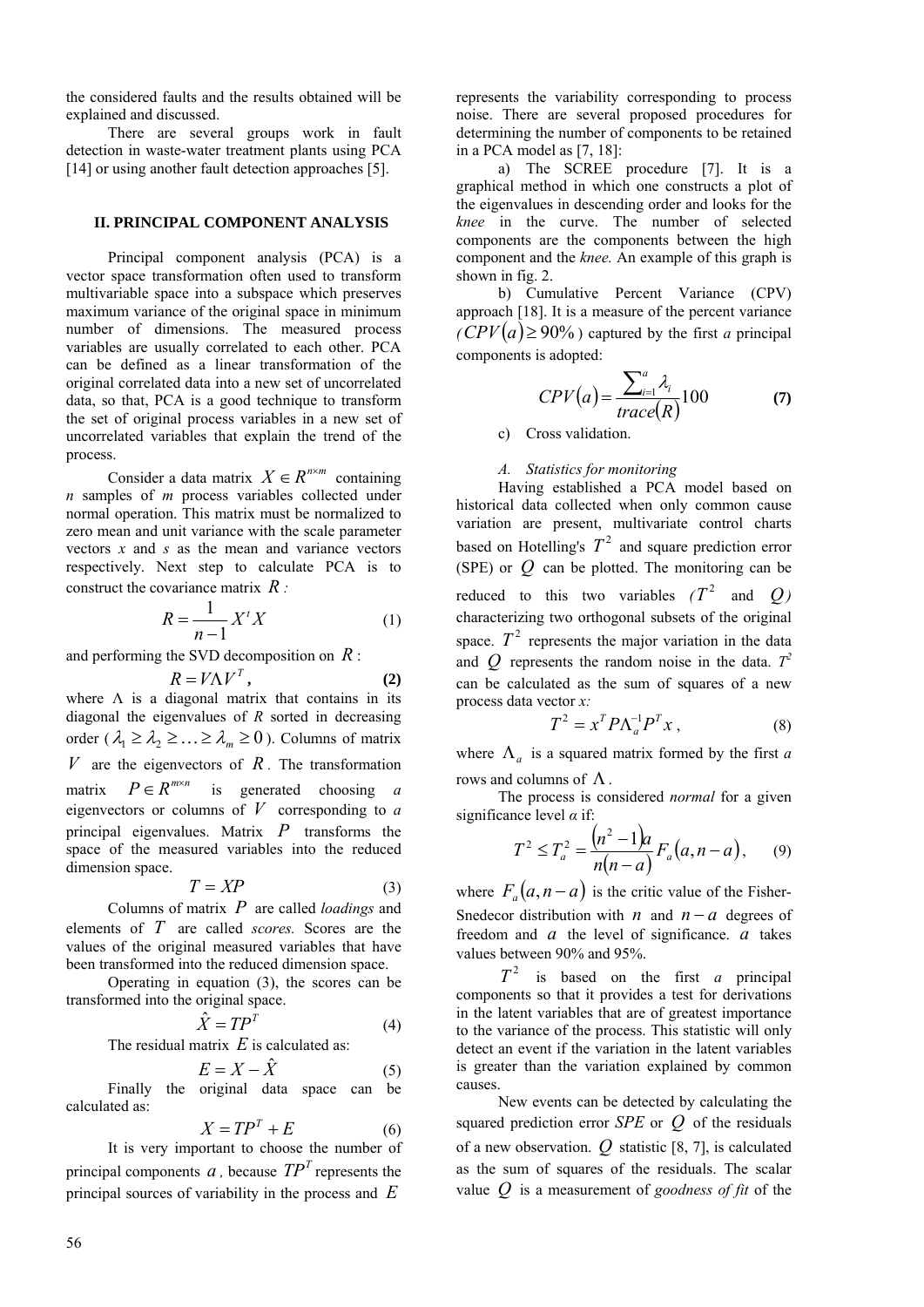sample to the model and is directly associated with the noise:

$$
Q = r^T r \tag{10}
$$

with  $r = (I - PP^T)x$ .

The upper limit of this statistic can be computed as the next form:

$$
Q_a = \theta_1 \left[ \frac{h_0 c_a \sqrt{2\theta_2}}{\theta_1} + 1 + \frac{\theta_2 h_0 (h_0 - 1)}{\theta_1^2} \right]^{1/2} (11)
$$
  
with  $\theta_i = \sum_{j=a+1}^{m} X_j^i$ ,  $h_0 = 1 - \frac{2\theta_1 \theta_3}{3\theta_2^2}$ ,

where  $c_a$  is the value of the normal distribution with *a* the level of significance.

When an unusual event occurs and it produces a change in the covariance structure of the model, it will be detected by a high value of *Q .*

#### *B. PCA Monitoring*

То implement a monitoring and fault detection system based on PCA, it is necessary to consider two tasks:

1. OFF-LINE. Acquire training data which represents normal process operations. Scale the training data and obtain the scale parameter vectors *x*  and *s*. Carry out SVD to obtain PCA model. Determine the number of principal components and the upper control limits for  $T^2$  and  $Q$  statistics.

2. ON-LINE.

a) Obtain the next testing sample *x,* and scale it using the scale parameter vectors *x* and *s.*

b) Evaluate the  $T^2$  and  $\overline{Q}$  statistics using the obtained PCA model. If one of these exceeds the upper limit, this measurement is considered an alarm. If there are some consecutive established number of alarms, an uncommon event has occurred.

c) Repeat from step 2.

#### **III. APPLICATION**

The approach presented in this paper has been tested in a simulated wastewater treatment plant (WWTP). This plant is based on the COST benchmark [1, 3]. This benchmark was development for the evaluation and comparison of different activated sludge wastewater treatment control strategies. The model is implemented using MATALAB<sup>©</sup> and SIMULINK<sup>©</sup>.

This model plant utilizes a dynamic model of activated sludge process which is known as activated sludge model no. 1 or ASM1.

Fig. 1 shows an overview of this plant. It is composed of two-compartment activated sludge reactor consisting of two anoxic tanks followed by three aerated tanks. This type of plants combine nitrification with predenitrification in a configuration that is usually built for achieving biological nitrogen

removal in full-scale plants. The reactor is followed by a secondary settler. The settler is modeled as a 10 layers non-reactive unit. The  $6<sup>th</sup>$  layer is the feed layer. Table I shows the physical parameters of the plant.



Fig. 1. General overview of the waste water treatment plant (WWTP)

The used influent was the dry influent data file [3]. In this file, the variation of influent flow is between 15000 − 3500 *m*<sup>3</sup> */d.* The plant, as Fig. 1 shows, has two reflux:

1. External reflux, from settler to input, it is approximately equal to influent flow.

| Physical parameters                              |                        |                |
|--------------------------------------------------|------------------------|----------------|
| Elements                                         | Values                 | Units          |
| Volume - Anoxic section 2000 ( $2 \times 1000$ ) |                        | $m^3$          |
| Volume - Aerated tank                            | 4000 (3 $\times$ 1333) | $m^3$          |
| Volume - Settler (10 layers)                     | 6000                   | $m^3$          |
| Area - Settler                                   | 1500                   | m <sup>2</sup> |
| Height - Settler                                 |                        | m              |

2. Internal reflux, from the last aerated tank to input, it is approximately equal to three times the influent flow, but it is a controlable variable.

The objective of the control strategy is to control the dissolved oxygen level in the aerated reactor by manipulating of the oxygen transfer coefficient  $(K<sub>L</sub>a<sub>5</sub>)$  and to control the nitrate level in the anoxic tank by manipulating of the internal recycle flow rate. Controllers are PI type. Tab. 2 shows the principal controllers settings.

Table 2 Controllers settings

| <b>Variables</b>     | Oxygen loop             | Nitrate loop                                        |
|----------------------|-------------------------|-----------------------------------------------------|
| Controller type      | PI                      | РІ                                                  |
| Controlled variable  | $DO[g/m^3]$             |                                                     |
| Manipulated variable | $K_L$ a5 [1/hr]         | $\frac{S_{NO}}{Q_{int}} \frac{[gN/m^3]}{[m_s^3/d]}$ |
| Setpoint             | $2\left[ g/m^3 \right]$ | $1 gN/m^3$                                          |

The model of the plant is formed by 13 state variables. The involved variables are concentrations of:

- 1. Alkalinity  $(S_{ALK})$ .
- 2. Soluble biodegradable organic nitrogen  $(S<sub>ND</sub>)$ .
- 3. Ammonia nitrogen  $(S<sub>NH</sub>)$ .
- 4. Nitrate  $(S_{NO})$ .
- 5. Dissolved oxygen  $(S<sub>O</sub>)$ .
- 6. Readily biodegradable substrate  $(S<sub>s</sub>)$ .
- 7. Active autotrophic biomass  $(X_{BA})$ .
- 8. Active heterotrophic biomass  $(X_{B,H})$ .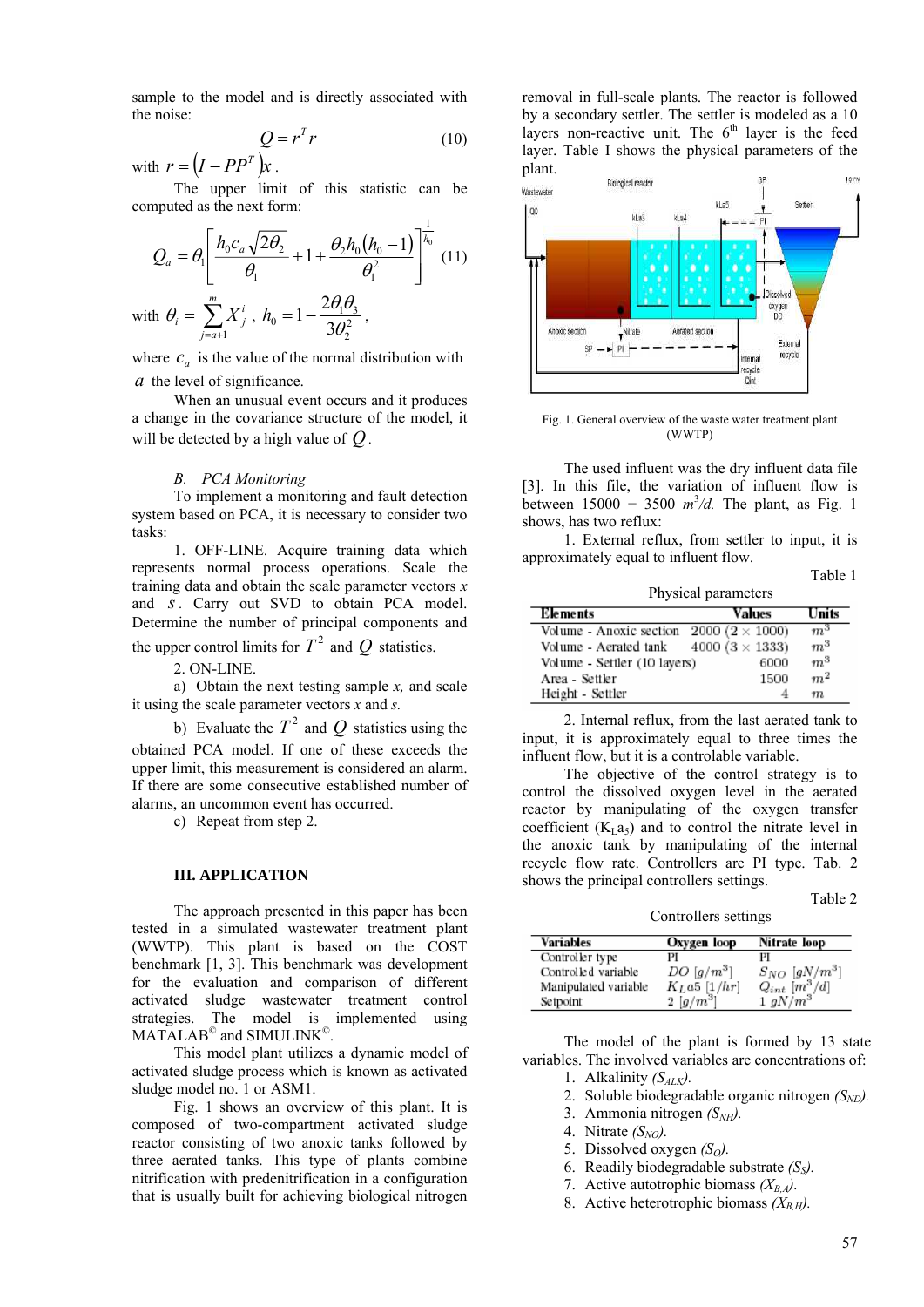9. Particulate biodegradable organic nitrogen  $(X_{ND})$ .

- 10. Particulate products from biomass decay  $(X_P)$ .
- 11. Slowly biodegradable substrate  $(X<sub>S</sub>)$ .
- 12. Particulate inert organic matter *(XI).*
- 13. Soluble inert organic matter  $(S<sub>I</sub>)$ .

In this case, three faults have been considered. They are not sensors or actuators faults, they are faults in the process. The faults considered are:

Toxicity shock. This fault is due to the reduction of the normal growth of heterotrophic organisms. This type of fault can be produced by toxic substances into the water coming from textile industries or pesticides. This fault is simulated by reducing the maximum heterotrophic growth rate  $(\mu_H)$ .

Inhabitation. This fault can be produced by hospital waste that can contain bactericides, or metallurgical waste that can contain cyanide. This type of fault is due to the reduction of normal growth of the heterotrophic organisms and the increase in the decay factor of this type of organisms. This fault is similar to toxicity shock but it is more drastic. In this case, the fault is caused by reducing the maximum heterotrophic growth rate  $(\mu_H)$  and by increasing the heterotrophic decay rate  $(b_H)$ .

− Bulking. This type of fault is produced by the growth of filamentous microorganisms in the active sludge. This phenomenon causes impossibility of decantation in the settler. To simulate this fault the settling velocity in layer  $(v_{si})$  is reduced.

More information about these parameters and mathematical models can be consulted in [3].

Using this dynamic model the results were obtaining in steady state. For this, the plant model has to simulate  $100 - 150$  days in open-loop configuration and determines this steady state. Then, the simulation in close-loop is simulated 14 days and faults are caused in the  $7<sup>th</sup>$  day. The samples for monitoring experiments were taken 100 times per day.

The selected variables to calculate principal components analysis (PCA) are the first eleven state variables and the effluent flow rate  $(Q_0)$ . The concentration of particulate inert organic matter *(XI)*  and soluble inert organic matter  $(S<sub>I</sub>)$  are not relevant to this study [16].

The number of principal components, calculated using CPV approach with 95% maximum variance level, are five, but fig. 2 shows that seven principal components can be a best option because they capture more variability of process.

The process monitoring under toxicity shock fault can be seen in fig. 3. Both statistics,  $T^2$  and *Q ,* arise their thresholds when the fault occurs. In this case, the *Q* statistic detects this fault better than  $T<sup>2</sup>$  statistic as this figure shows.

The inhabitation fault detection is more effective than the detection of toxicity shock fault because this type of fault is more drastic as it is possible to see in fig. 4. Finally, the bulking fault detection using PCA is shown in fig. 5.



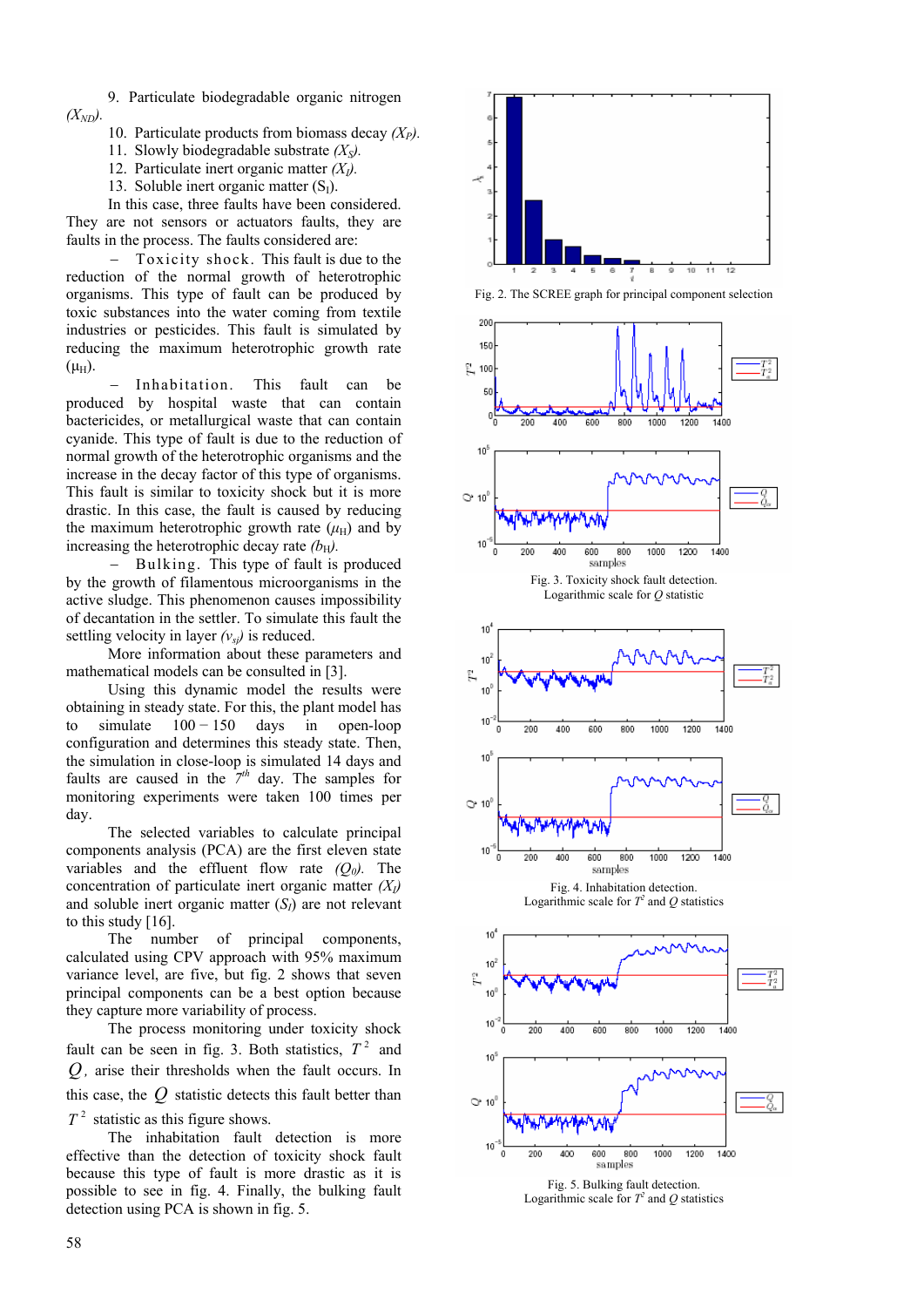### **IV. DISTURBANCES**

Principal Component Analysis (PCA) is one of the most popular MSPC monitoring methods. However, it has some shortcomings, one of these is that PCA is not suited for monitoring processes that display non-stationary behavior. Another limitation of PCA is that most processes run in different conditions and modes. Using conventional PCA approach in this type of processes can produce an excessive number of false alarms or missed faults, because these grade transitions from one to another operation mode can break the correlation between the variables. Also measured disturbances can be detected as faults.

There are several proposed solutions that deal with this open problem, such as multi-scale PCA (MSPCA) [13], adaptive PCA (APCA) [18], recursive PCA [12], exponentially weighted PCA (EWPCA) [11], dynamic PCA [10] and Nonlinear PCA using autoassociative neural networks [9]. These proposed solutions fall in three different categories [6, 15]:

1. Build a PCA model for each operation mode. 2. Update the model to reflect the changes in the operation modes.

3. Develop a conventional PCA model to account for all such changes.

The proposed application can run under three different weather conditions: dry, rain and storm weather [3]. The example treated above was simulated under dry weather condition. When the conditions are rainy or stormy, the disturbances due to big volume of influent flow are detected as a fault by both monitoring statistics. Fig. 6 shows a false fault detection when the weather are rainy.



Fig. 6. False fault detected due to rain weather

In this case the used method to face with this limitation falls in the first direction: *build a PCA model for each operation mode.* Two PCA models are built: one PCA model for dry weather and another PCA model for rainy and stormy weather.

A switch structure can be used to decide what PCA model has to be used to monitor the process. In the monitoring phase for each new sample the switch structure checks the measured influent flow and

applies the corresponding local PCA model and upper limits of  $T^2$  and  $Q$  statistics. This technique is called Switch-PCA [4].

In fig. 7 the plant under rain weather is monitored using Switch-PCA. In this case when the volume of influent flow is greater than a threshold the switch structure changes the current PCA model for a PCA model corresponding to a rain weather conditions. In this case, the false fault due to rain weather is not detected.



Fig. 7. Rain weather monitoring using Switch-PCA

## **V. CONCLUSIONS AND ACKNOWLEDGEMENTS**

This work proposes an approach to face the fault detection using statistical techniques, concretely, the principal component analysis (PCA).

The approach has been proved in a simulated waterwaste treatment plat (WWTP) based on the COST benchmark. The considered faults are critical process faults that affect some plant parameters. Data are collected from the plant for normal conditions in order to calculate the PCA model and the thresholds of the  $T^2$  and  $Q$  statistics, used in order to detect the faults.

Finally, the false faults due to measured disturbances are faced using a technique based in a switching structure. Off-line, different weather conditions are identified and a PCA model is built for each weather condition. On-line, the current weather condition is detected and it is monitored using the corresponding local PCA model.

*I would like to thank Maria Jesus de la Fuente for his help and support to carry out this article.* 

#### **REFERENCES**

- [1] J. Alex, L. Benedetti, J. Copp, K. Gernaey, U. Jeppsson, I. Nopens, M. Pons, L. Rieger, C. Rosen, J. Steyer, P. Vanrolleghem, and S. Winkler, *Benchmark Simulation Model no. 1 (BSM1),* Dept. of Industrial Electrical Engineering and Automation. Lund University, 2008.
- [2] L. Chiang, E. Russell, and R. Braatz, *Fault Detection and Diagnosis in Industrial Systems.* Nueva York: Springer, 2000.